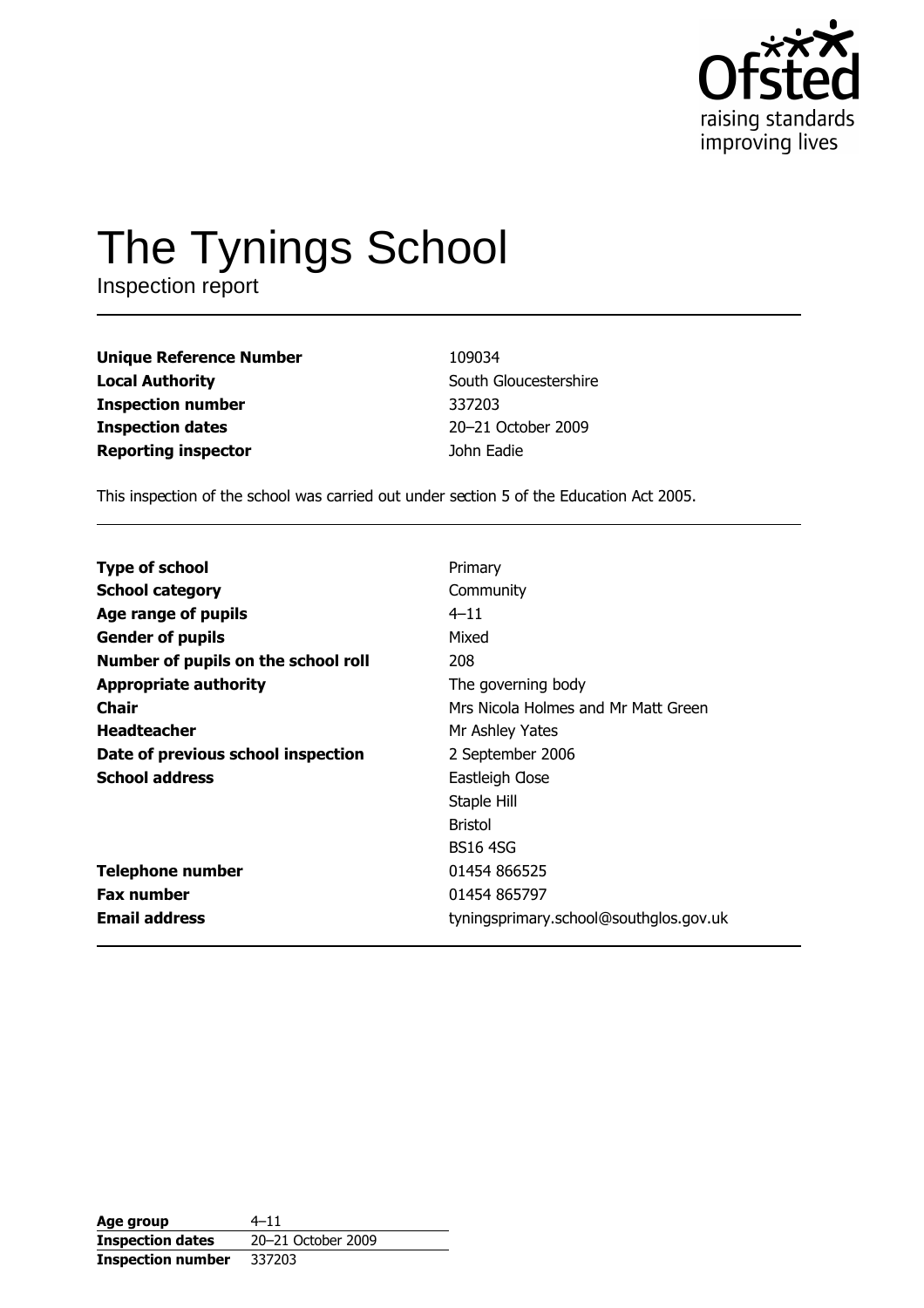The Office for Standards in Education, Children's Services and Skills (Ofsted) regulates and inspects to achieve excellence in the care of children and young people, and in education and skills for learners of all ages. It regulates and inspects childcare and children's social care, and inspects the Children and Family Court Advisory Support Service (Cafcass), schools, colleges, initial teacher training, work-based learning and skills training, adult and community learning, and education and training in prisons and other secure establishments. It rates council children's services, and inspects services for looked after children, safequarding and child protection.

Further copies of this report are obtainable from the school. Under the Education Act 2005, the school must provide a copy of this report free of charge to certain categories of people. A charge not exceeding the full cost of reproduction may be made for any other copies supplied.

If you would like a copy of this document in a different format, such as large print or Braille, please telephone 08456 404045, or email enquiries@ofsted.gov.uk.

You may copy all or parts of this document for non-commercial educational purposes, as long as you give details of the source and date of publication and do not alter the documentation in any way.

Royal Exchange Buildings St Ann's Square Manchester M2 7LA T: 08456 404045 Textphone: 0161 618 8524 E: enquiries@ofsted.gov.uk W: www.ofsted.gov.uk © Crown copyright 2009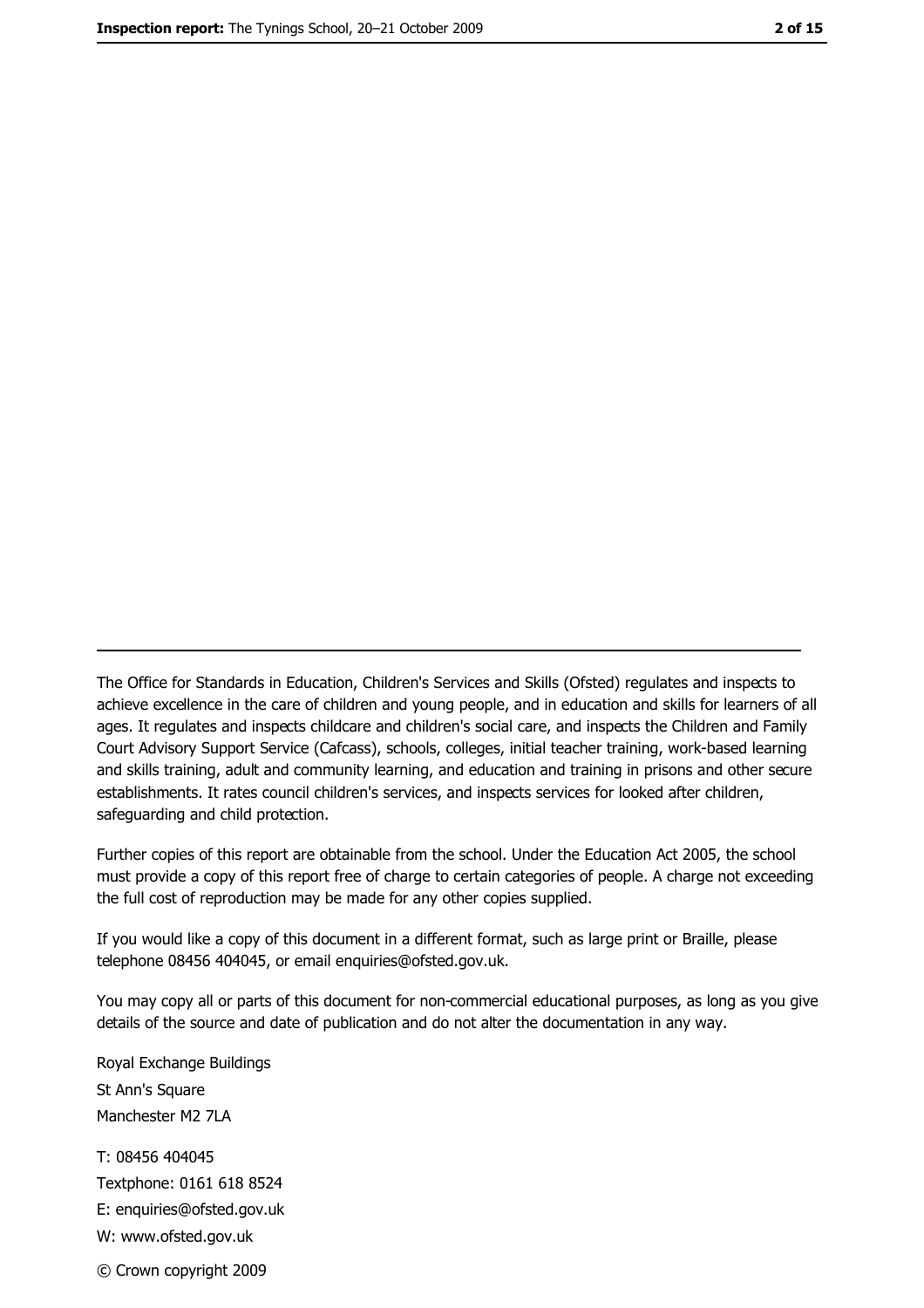# **Introduction**

This inspection was carried out by three additional inspectors. The inspectors visited 18 lessons, and held meetings with the co-chairs of governors, staff, pupils and parents. They observed the school's work, and looked at the school improvement plan, data showing pupils' progress, policies and procedures, in particular those related to safeguarding and health and safety. Questionnaires were returned by 54 parents and carers.

The inspection team reviewed many aspects of the school's work. It looked in detail at the following:

- the progress that pupils are making in Years 1 and 2 and, particularly, whether girls  $\blacksquare$ are doing as well as boys
- whether standards of writing are improving and approaching the standards reached  $\blacksquare$ in reading
- whether progress is even throughout Years 3 to 6  $\blacksquare$
- the effectiveness of assessment in helping pupils improve their work.

# Information about the school

A very large majority of pupils at this average sized school are White British and almost all speak English as their home language. The proportion of pupils who have special educational needs and/or disabilities is below average. The school has recently had its accreditation for the 'Schools for Health' award renewed. The headteacher and deputy headteacher have been in post since September 2009. The headteacher was previously deputy headteacher and acting headteacher from September 2008 to August 2009.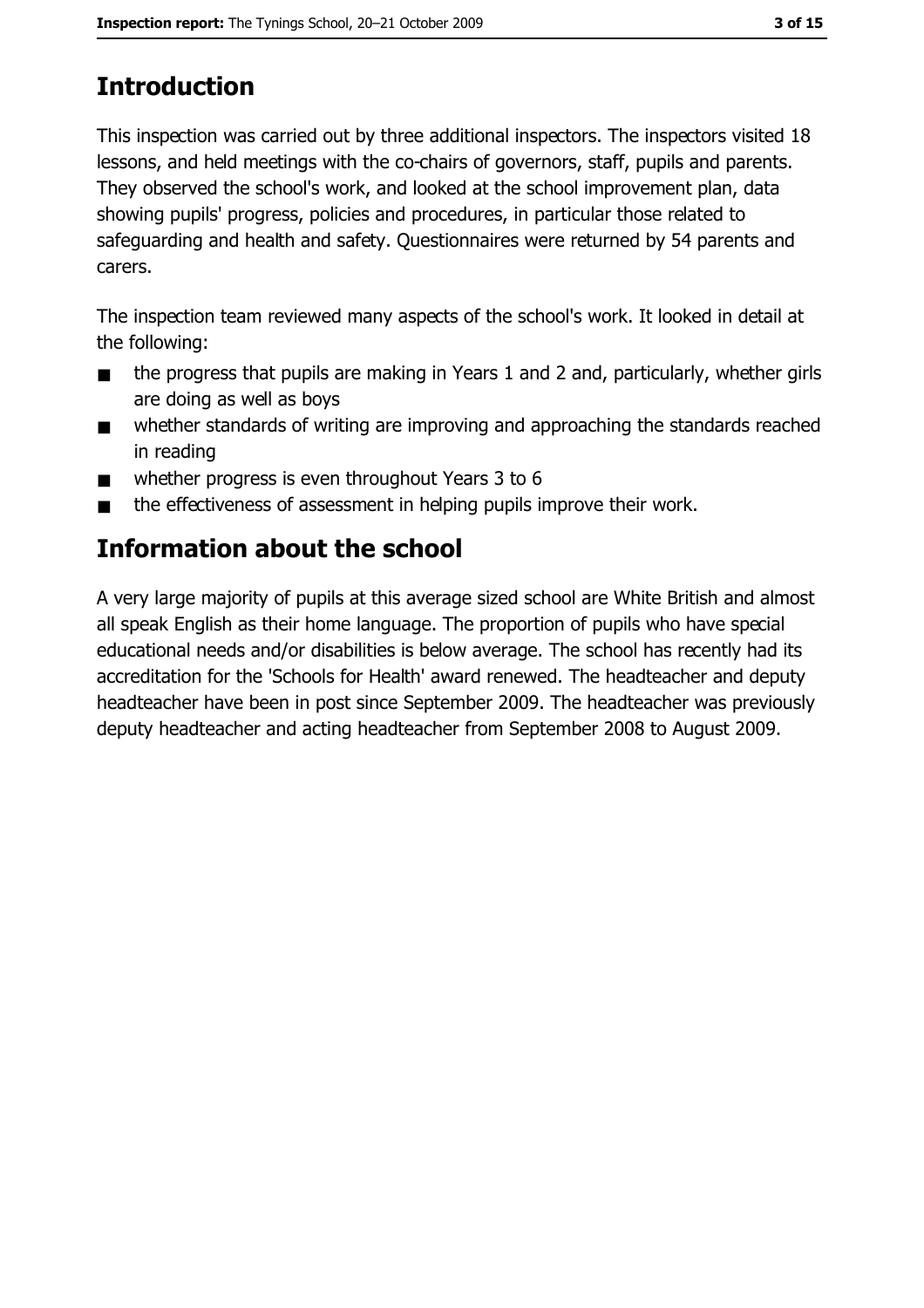# **Inspection judgements**

## Overall effectiveness: how good is the school?

#### The school's capacity for sustained improvement

### **Main findings**

The Tynings is a good school. It has a number of key strengths, several of which are concerned with pupils' personal development. For instance, their behaviour is outstanding. They show high levels of care and concern, helping and supporting each other very sensitively in class and around school. This is largely because of the excellent care and support they are shown by all adults. Pastoral care systems are extremely effective in ensuring that all can share in the good educational diet that the school has to offer. As a pupil typically said, 'You can rely on the teachers in a sticky situation, whether work or friendship'.

Pupils make a considerable contribution to the school and wider community, with groups such as the 'NOSH' team who take an active role in promoting health issues, the 'BUGS' group who encourage the use of bicycles, and the 'enviro-kids' doing really good work. Pupils are proud of their work on environmental issues, saying such things as, 'This is a very eco-friendly school.' Pupils are developing a clear set of personal values and were instrumental in formulating the school's mission statement. They have a very good insight into similarities and differences between their own and others' cultures, and pupils' spiritual, moral, social and cultural development is outstanding.

Pupils reach standards that are above average by the time they leave. They make good progress through the school due to good teaching. Data show that this progress is consistent through the school and that pupils in all year groups are on track to achieve challenging targets. Although boys did better than girls in the national assessments in Year 2 in 2008, there is no evidence to show that this is continuing and girls are generally doing as well as boys in all classes. The school has made a good start at addressing standards of writing and these improved significantly in the national tests for Year 6 in 2009. However, they are still some way behind those in reading, particularly in Years 1 and 2. Pupils' writing is often insufficiently lively as they do not read widely or base their writing on first-hand experiences.

Pupils are learning well in lessons, often because they find those lessons interesting and engaging and say such things as, 'Learning is fun at my school.' Levels of concentration are high and pupils generally work keenly. A good start has been made in using assessment to support pupils' learning. For instance, it is being used well to identify any pupils in danger of falling behind and put in place initiatives to help them catch up. These initiatives are then evaluated carefully to see if they are effective. Teachers have begun to make clear to pupils how they can improve their work and what they need to learn next. However, this is not consistent. In some classes, pupils know their learning targets and refer to them regularly, but they are not sufficiently involved in the process of checking their own progress.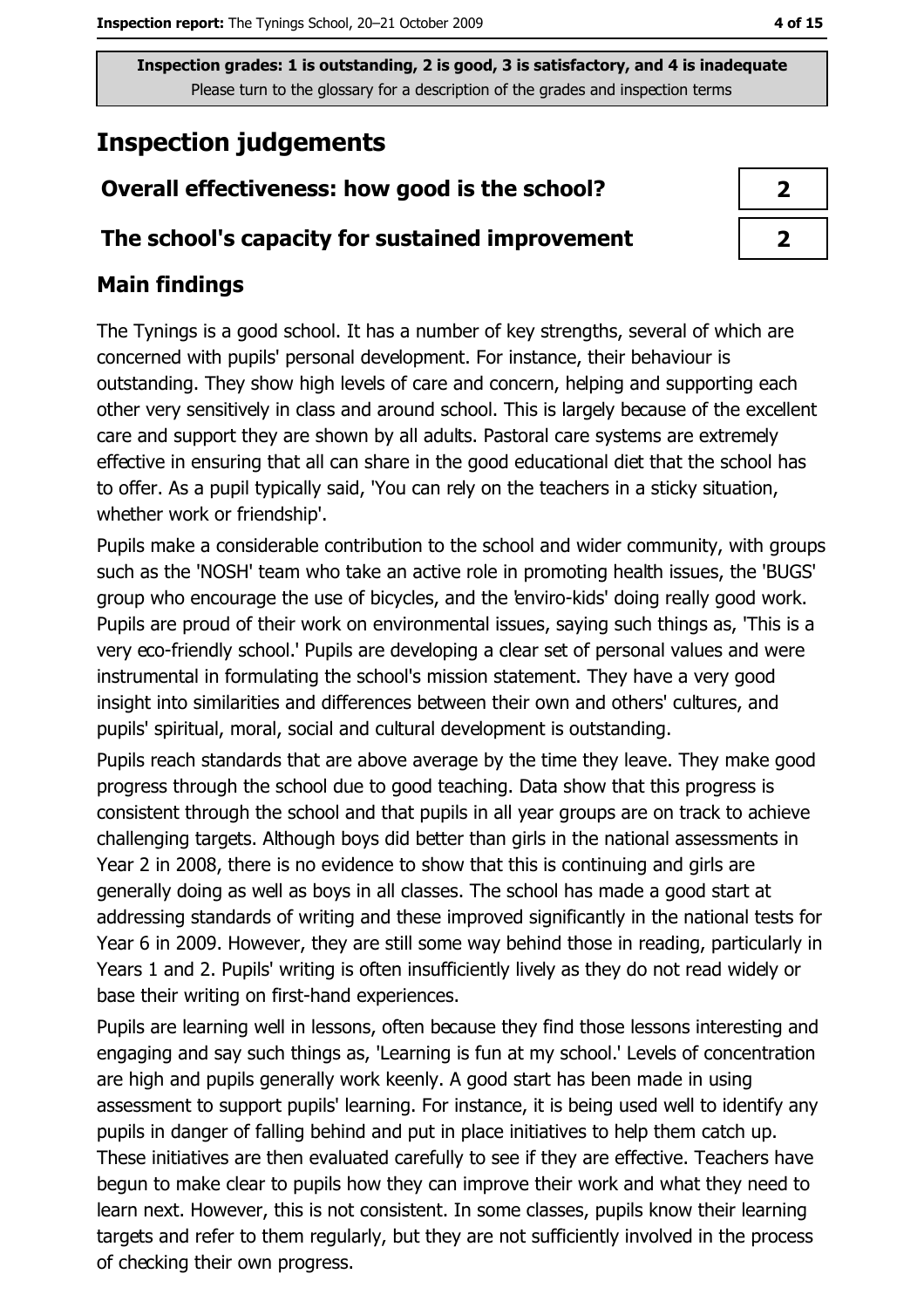The new leadership team is settling in well, helped by the continuity of the headteacher knowing the school well. Very clear and appropriate plans for improvement have been made. These are based on a comprehensive analysis of performance data and rigorous monitoring of provision, which enable senior managers to know the school's strengths and weaknesses. Self-evaluation is good and enables the school to plan effectively for improvements. A good example of the effectiveness of this is the improvement in writing standards at the top of the school in 2009. Trends in the national tests have been upward in recent years and the provisional results for 2009 are the highest that the school has attained and almost all pupils reached the challenging targets set for them. Professional development for staff is a considerable strength of the school. All this indicates that the school is well placed to continue on the upward path.

### What does the school need to do to improve further?

- Involve pupils more fully in understanding the progress they are making by:  $\blacksquare$ 
	- ensuring that they know what skills and knowledge they have gained
	- setting them clear next steps in their learning
	- enabling them to monitor their progress in relation to these next steps  $\overline{\phantom{m}}$
	- ensuring parents understand more clearly the progress their children are making.
- Raise standards in writing, particularly in Years 1 and 2, by:
	- widening the scope of pupils' reading
	- broadening the range of their first-hand experiences to inspire their writing.

#### **Outcomes for individuals and groups of pupils**

Pupils are keenly engaged in their learning. For instance, in a Year 3 science lesson, they were fully involved in experimenting to see whether the size of the 'crater' (in the sand tray) depended on the height from which their 'meteorite' (marble) was dropped. In a Year 4 mathematics lesson, humour was used well to challenge and engage the pupils, who enjoved the variety planned into the lesson and worked very keenly. Children in Reception were captivated by a 'sing-up' activity at the start of their session, in which they were enthusiastically involved. Pupils in Year 6 are engaged in a project covering many subjects and they worked extremely enthusiastically and successfully when writing the conclusions to their stories about a witch.

Children start at the school with levels of skills and knowledge significantly below those expected. They make good progress in the Reception class but are still at below average levels by the end of this year. Good progress continues through Years 1 and 2 and, by the end of Year 2, standards are broadly average. By the time they leave, pupils reach well above average standards in English, mathematics and science and have made good progress through Years 3 to 6. Pupils who have special educational needs and/or disabilities make the same progress as their classmates as they are set clear targets for

 $\overline{2}$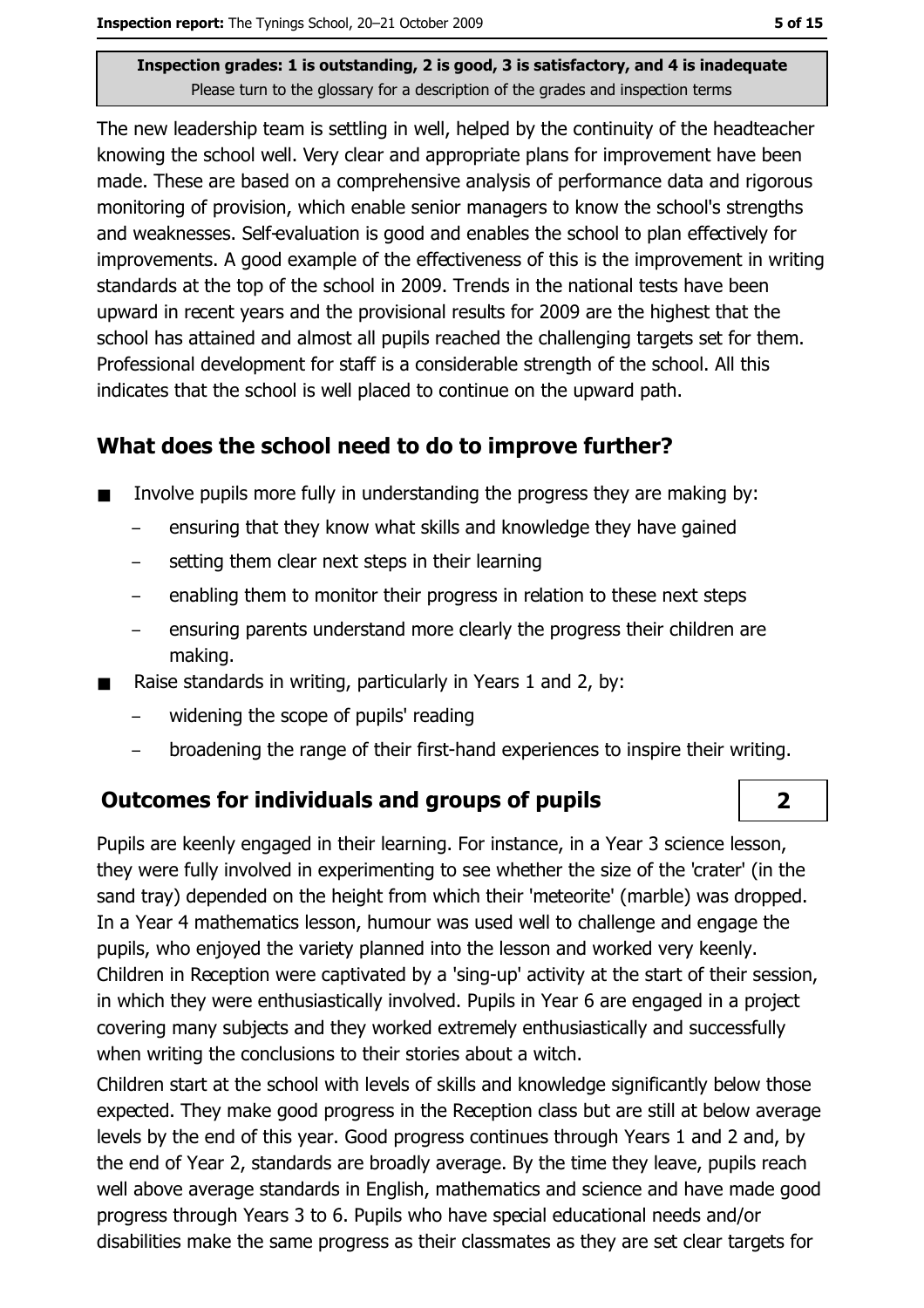their learning and are supported well. The more able pupils also make the same progress, as they are often given levels of challenge appropriate to their abilities.

Pupils spoken to, and those who completed questionnaires, were confident that they are safe in school. They and their parents are also impressed with how they are helped to lead healthy lifestyles. The school is very successful in local sporting competitions and a good number of pupils take part in activities in school. This is supported well by a team of 'Huffers and Puffers', who are pupils trained to lead activities for younger pupils.

These are the grades for pupils' outcomes

| Pupils' achievement and the extent to which they enjoy their learning                                                     |                |
|---------------------------------------------------------------------------------------------------------------------------|----------------|
| Taking into account:<br>Pupils' attainment <sup>1</sup>                                                                   | 2              |
| The quality of pupils' learning and their progress                                                                        | $\overline{2}$ |
| The quality of learning for pupils with special educational needs and/or<br>disabilities and their progress               | $\overline{2}$ |
| The extent to which pupils feel safe                                                                                      |                |
| <b>Pupils' behaviour</b>                                                                                                  |                |
| The extent to which pupils adopt healthy lifestyles                                                                       |                |
| The extent to which pupils contribute to the school and wider community                                                   |                |
| The extent to which pupils develop workplace and other skills that will<br>contribute to their future economic well-being |                |
| Taking into account:<br>Pupils' attendance <sup>1</sup>                                                                   |                |
| The extent of pupils' spiritual, moral, social and cultural development                                                   |                |

#### How effective is the provision?

The school is working hard to raise standards of teaching still further. Teaching is uniformly good and teachers show good skills, particularly in the way that they use questioning to enhance understanding. They also use paired and group discussions well to enable pupils to consolidate their learning. Just occasionally, teachers talk for too long and give too much guidance. This delays pupils getting on with their tasks and does not allow for sufficient independence in learning.

The school has adapted its curriculum well, involving pupils and parents in the process.

The grades for attainment and attendance are: 1 is high; 2 is above average; 3 is broadly average; and 4 is low.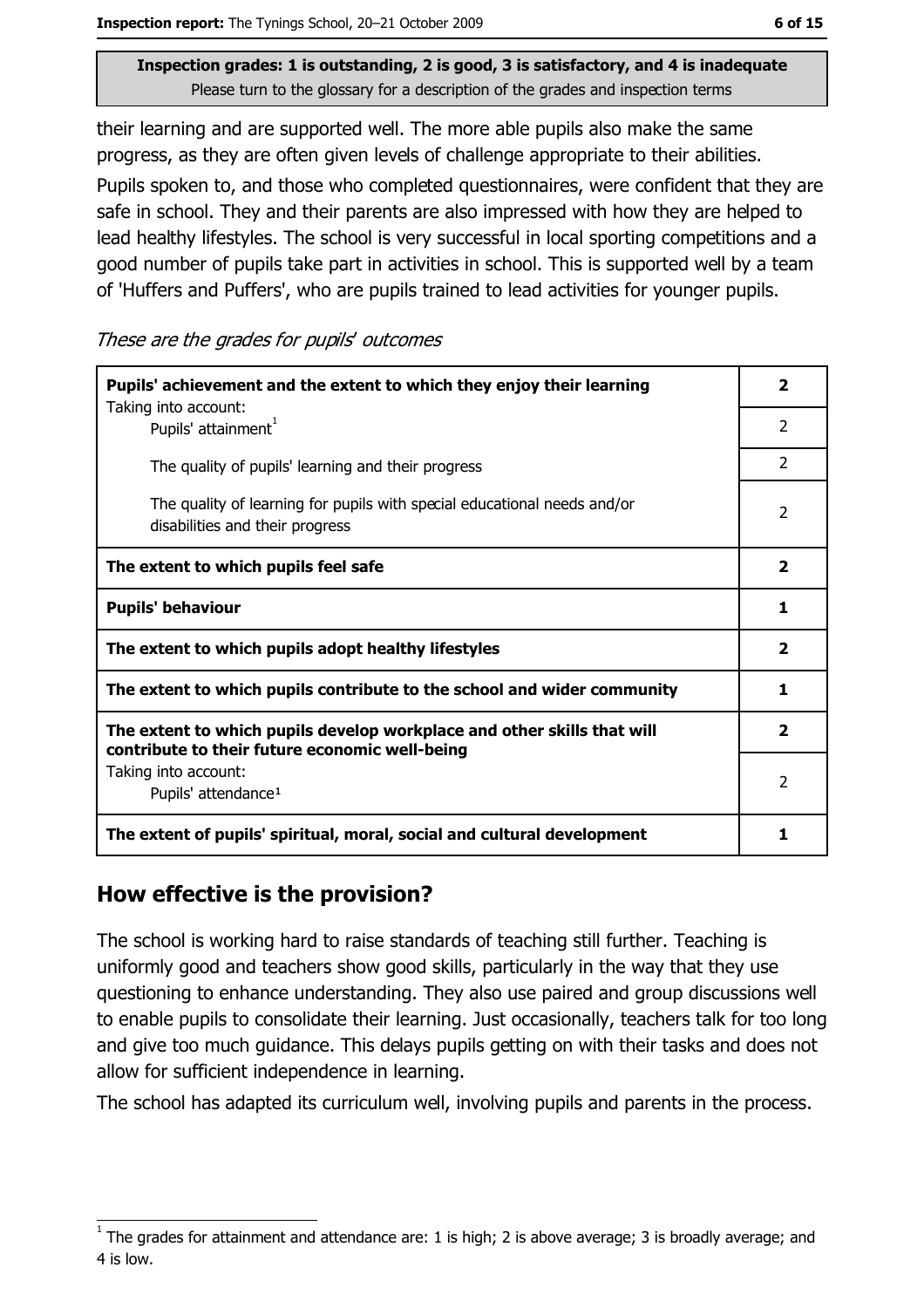It is still being refined and it is too soon to note any marked improvements in learning. The curriculum is broad and pupils have a wide range of experiences. For instance, they were involved in a major production of 'Carmina Burana' in a concert hall in Bristol and pupils have given presentations in French to university lecturers and headteachers. Procedures and policies concerned with the pastoral care for pupils are extremely thorough. These are at the heart of the school's ethos and are translated into an exceptionally caring and compassionate approach. All pupils are supported exceptionally well and their individual needs and circumstances are very well known by all adults. The good links with parents and other agencies ensure that this support is extended to families. As one parent typically said, 'The whole family felt welcomed when our child started school.'

These are the grades for the quality of provision

| The quality of teaching                                                                                    |  |
|------------------------------------------------------------------------------------------------------------|--|
| Taking into account:<br>The use of assessment to support learning                                          |  |
| The extent to which the curriculum meets pupils' needs, including, where<br>relevant, through partnerships |  |
| The effectiveness of care, guidance and support                                                            |  |

## How effective are leadership and management?

An ethos of shared accountability has resulted in a joint commitment to improvement, involving both staff and governors. Although a number of governors are new to their role, they know the school well and support and challenge well.

There are a number of effective partnerships that enhance the pupils' learning. For example, the local cluster of primary schools has set up a programme of events for gifted and talented pupils from the various schools to offer additional challenge for these pupils. Expertise in science from a local secondary school is used well to enhance provision in this subject. Partnerships with parents are also strong and a significant number come into school regularly to help in classrooms.

At the time of the inspection, the headteacher and governors met all statutory requirements regarding safeguarding. Training for all staff is regular and checks on staff are rigorous. All other health and safety checks are comprehensive, though not all these records are kept centrally. Outside agencies are used well, when necessary, to advise and support.

Equality of opportunity is very much at the heart of the school's ethos and it says much that the school is a harmonious and happy place for all pupils, no matter what their background. The performance of all groups, however small, is monitored carefully. Cultures represented in the school and wider community are celebrated and pupils are developing a good knowledge of diversity. This demonstrates the success of the school in promoting community cohesion. A key element of this is the 'our city, our country'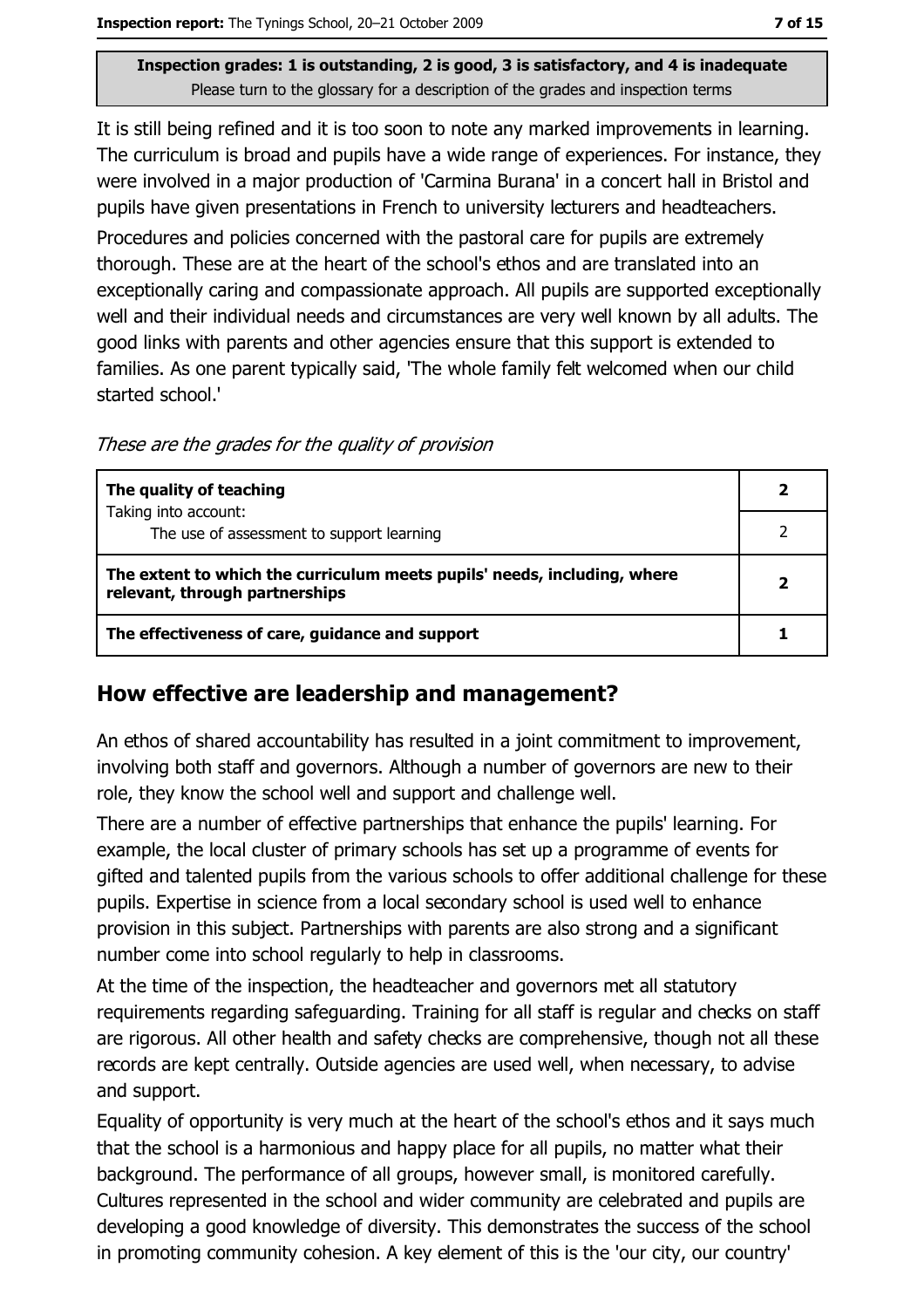project week.

These are the grades for leadership and management

| The effectiveness of leadership and management in embedding ambition and<br>driving improvement                                                                     |                         |
|---------------------------------------------------------------------------------------------------------------------------------------------------------------------|-------------------------|
| Taking into account:<br>The leadership and management of teaching and learning                                                                                      | 2                       |
| The effectiveness of the governing body in challenging and supporting the<br>school so that weaknesses are tackled decisively and statutory responsibilities<br>met |                         |
| The effectiveness of the school's engagement with parents and carers                                                                                                | $\overline{\mathbf{2}}$ |
| The effectiveness of partnerships in promoting learning and well-being                                                                                              | $\overline{\mathbf{2}}$ |
| The effectiveness with which the school promotes equality of opportunity and<br>tackles discrimination                                                              | $\overline{\mathbf{2}}$ |
| The effectiveness of safeguarding procedures                                                                                                                        | $\overline{2}$          |
| The effectiveness with which the school promotes community cohesion                                                                                                 | $\overline{2}$          |
| The effectiveness with which the school deploys resources to achieve<br>value for money                                                                             |                         |

#### **Early Years Foundation Stage**

Children make good progress during their time in the Reception class. Despite this, standards by the time they start in Year 1 are below average, particularly in their social and emotional development and in their early writing skills. They make good progress because a good range of purposeful activities is organised for them and because adults have good knowledge of how young children learn. For instance, during activities that children choose for themselves, adults were using questioning well to encourage children to respond in full sentences. As a result, the children were extending their vocabulary well.

Children play well independently and are interested and motivated. They feel safe and are already building an understanding of healthy lifestyles. There is good quality planning and good teamwork among the adults, who are deployed well to promote the children's learning. Assessments based on close observation are used well to meet children's needs and set their next steps in learning, though these are not always readily accessible to all adults. There are good induction procedures so that children feel comfortable and secure when they start school and good relationships are built with parents even before their children start school. Although the leader is new in post, her predecessor is still on the staff and she has been instrumental in ensuring the change of leadership is smooth. There is a common sense of purpose between adults. Although leaders have good knowledge of strengths and areas for improvement, formal systems of self-evaluation are at an early stage of development.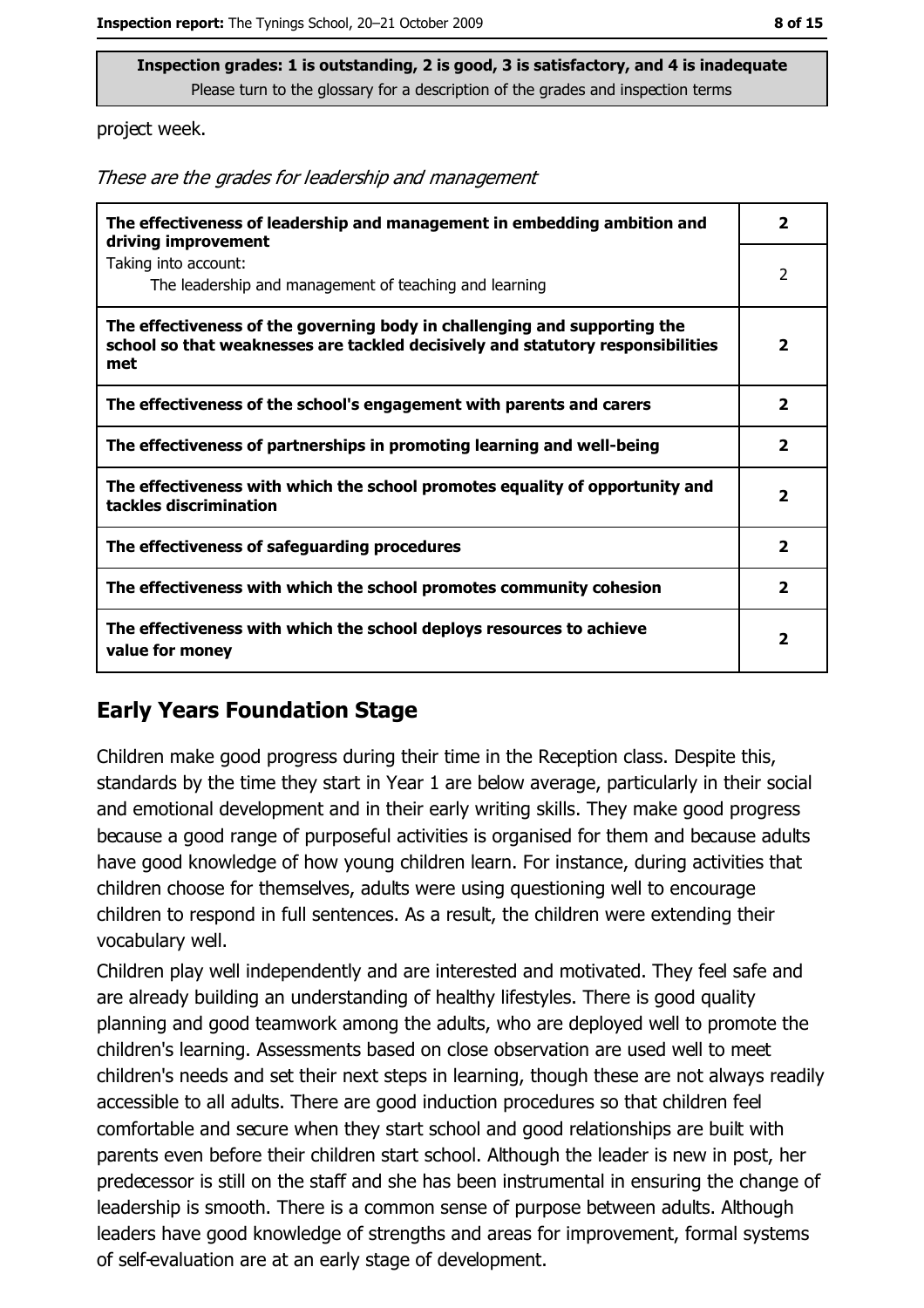These are the grades for the Early Years Foundation Stage

| <b>Overall effectiveness of the Early Years Foundation Stage</b>                             |   |
|----------------------------------------------------------------------------------------------|---|
| Taking into account:<br>Outcomes for children in the Early Years Foundation Stage            |   |
| The quality of provision in the Early Years Foundation Stage                                 |   |
| The effectiveness of leadership and management of the Early Years<br><b>Foundation Stage</b> | 2 |

#### **Views of parents and carers**

Parents are very positive about the school. The school carries out an annual survey of parents' views and acts on any areas of concern expressed by parents. The success of this can be seen in the increasingly positive results from these surveys. No significant concerns were expressed on the questionnaire completed as part of the inspection. Many parents made very positive comments such as, 'Staff are very caring, approachable and friendly.' and 'My children are happy to go to school every day, they feel valued, safe and welcome.'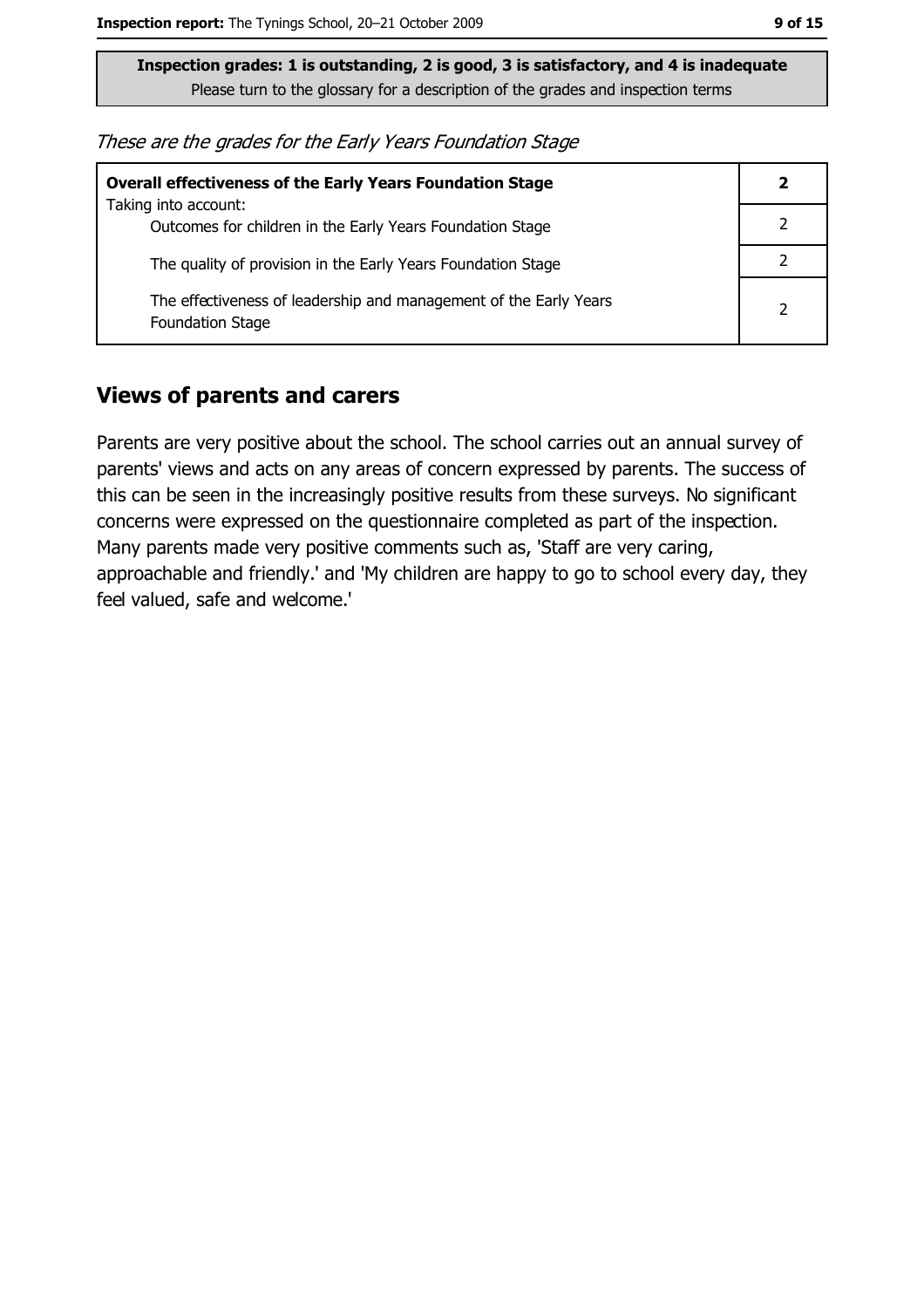## Responses from parents and carers to Ofsted's questionnaire

Ofsted invited all the registered parents and carers of pupils registered at The Tynings School to complete a questionnaire about their views of the school.

In the questionnaire, parents and carers were asked to record how strongly they agreed with 13 statements about the school.

The inspection team received 54 completed questionnaires by the end of the on-site inspection. In total, there are 208 pupils registered at the school.

| <b>Statements</b>                                                                                                                                                                                                                                       | <b>Strongly</b><br><b>Agree</b> |               | <b>Agree</b> |               | <b>Disagree</b> |                | <b>Strongly</b><br>disagree |                |
|---------------------------------------------------------------------------------------------------------------------------------------------------------------------------------------------------------------------------------------------------------|---------------------------------|---------------|--------------|---------------|-----------------|----------------|-----------------------------|----------------|
|                                                                                                                                                                                                                                                         | <b>Total</b>                    | $\frac{1}{2}$ | <b>Total</b> | $\frac{0}{0}$ | <b>Total</b>    | $\frac{0}{0}$  | <b>Total</b>                | $\frac{1}{2}$  |
| My child enjoys school                                                                                                                                                                                                                                  | 38                              | 70            | 14           | 26            | 2               | 4              | 0                           | 0              |
| The school keeps my child<br>safe                                                                                                                                                                                                                       | 36                              | 67            | 18           | 33            | $\mathbf 0$     | 0              | 0                           | 0              |
| The school informs me<br>about my child's progress                                                                                                                                                                                                      | 25                              | 46            | 24           | 44            | $\overline{4}$  | 7              | 0                           | 0              |
| My child is making enough<br>progress at this school                                                                                                                                                                                                    | 19                              | 35            | 30           | 56            | 4               | 7              | 0                           | 0              |
| The teaching is good at this<br>school                                                                                                                                                                                                                  | 25                              | 46            | 27           | 50            | $\overline{2}$  | 4              | $\mathbf{0}$                | 0              |
| The school helps me to<br>support my child's learning                                                                                                                                                                                                   | 25                              | 46            | 23           | 43            | 5               | 9              | 0                           | 0              |
| The school helps my child to<br>have a healthy lifestyle                                                                                                                                                                                                | 36                              | 67            | 17           | 32            | $\mathbf 0$     | 0              | 0                           | 0              |
| The school makes sure that<br>my child is well prepared for<br>the future (for example<br>changing year group,<br>changing school, and for<br>children who are finishing<br>school, entering further or<br>higher education, or<br>entering employment) | 23                              | 43            | 24           | 44            | $\mathbf{1}$    | $\overline{2}$ | 1                           | $\overline{2}$ |
| The school meets my child's<br>particular needs                                                                                                                                                                                                         | 24                              | 44            | 26           | 48            | 3               | 6              | 0                           | 0              |
| The school deals effectively<br>with unacceptable behaviour                                                                                                                                                                                             | 19                              | 32            | 27           | 50            | 5               | 9              | 0                           | 0              |
| The school takes account of<br>my suggestions and<br>concerns                                                                                                                                                                                           | 21                              | 39            | 29           | 54            | $\mathbf 1$     | 2              | 0                           | 0              |
| The school is led and<br>managed effectively                                                                                                                                                                                                            | 33                              | 61            | 20           | 37            | $\mathbf{1}$    | $\overline{2}$ | 0                           | $\mathbf 0$    |
| Overall, I am happy with my<br>child's experience at this<br>school                                                                                                                                                                                     | 32                              | 59            | 20           | 37            | $\mathbf{1}$    | $\overline{2}$ | 0                           | 0              |

The table above summarises the responses that parents and carers made to each statement. The percentages indicate the proportion of parents and carers giving that response out of the total number of completed questionnaires. Where one or more parents and carers chose not to answer a particular question, the percentages will not add up to 100%.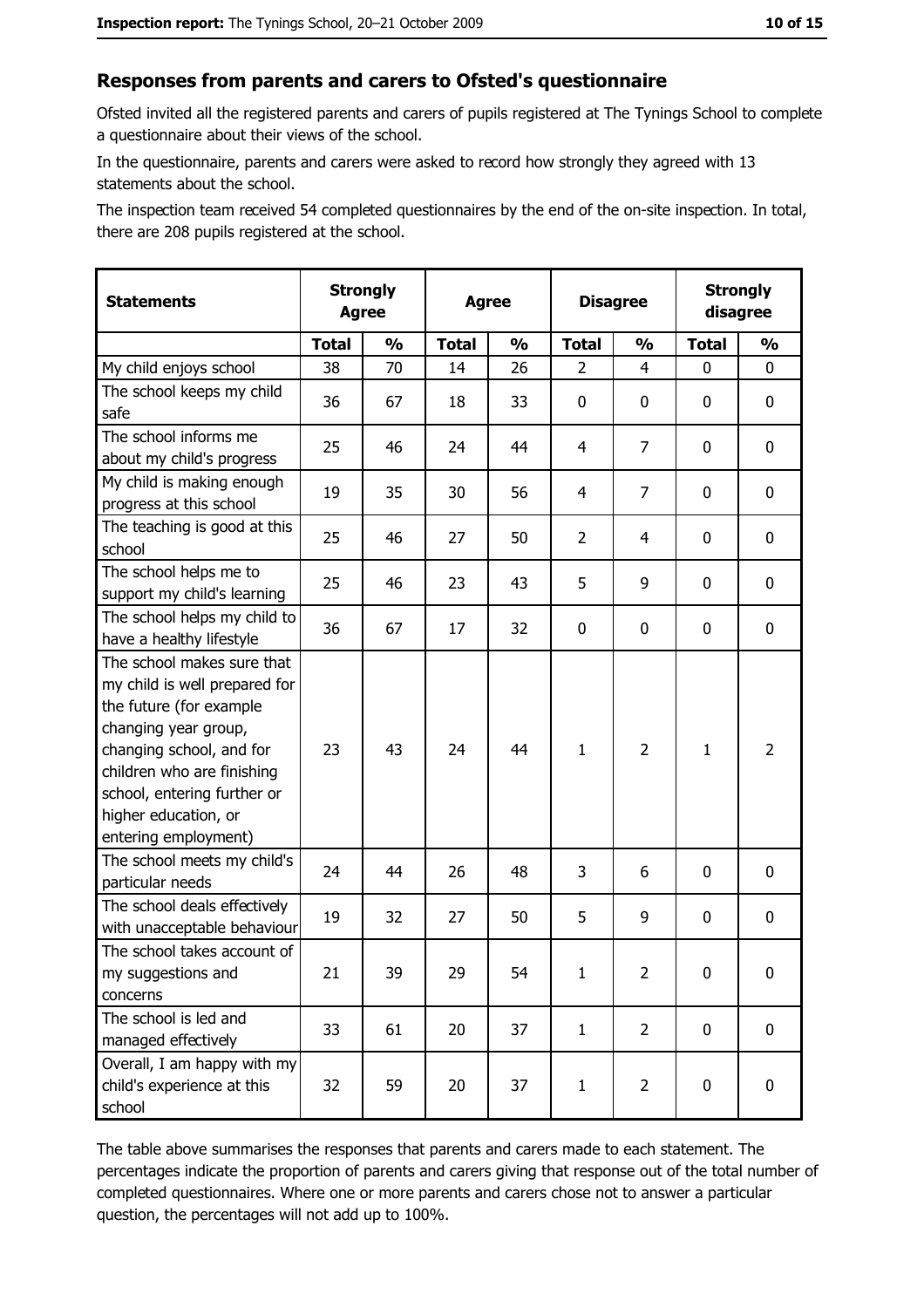# Glossary

| Grade   | <b>Judgement</b> | <b>Description</b>                                                                                                                                                                                                               |  |
|---------|------------------|----------------------------------------------------------------------------------------------------------------------------------------------------------------------------------------------------------------------------------|--|
| Grade 1 | Outstanding      | These features are highly effective. An oustanding<br>school provides exceptionally well for its pupils' needs.                                                                                                                  |  |
| Grade 2 | Good             | These are very positive features of a school. A school<br>that is good is serving its pupils well.                                                                                                                               |  |
| Grade 3 | Satisfactory     | These features are of reasonable quality. A satisfactory<br>school is providing adequately for its pupils.                                                                                                                       |  |
| Grade 4 | Inadequate       | These features are not of an acceptable standard. An<br>inadequate school needs to make significant<br>improvement in order to meet the needs of its pupils.<br>Ofsted inspectors will make further visits until it<br>improves. |  |

## What inspection judgements mean

## Overall effectiveness of schools inspected between September 2007 and July 2008

|                       | Overall effectiveness judgement (percentage of<br>schools) |      |                     |                   |
|-----------------------|------------------------------------------------------------|------|---------------------|-------------------|
| <b>Type of school</b> | <b>Outstanding</b>                                         | Good | <b>Satisfactory</b> | <b>Inadequate</b> |
| Nursery schools       | 39                                                         | 58   | 3                   | 0                 |
| Primary schools       | 13                                                         | 50   | 33                  | 4                 |
| Secondary schools     | 17                                                         | 40   | 34                  | 9                 |
| Sixth forms           | 18                                                         | 43   | 37                  | $\overline{2}$    |
| Special schools       | 26                                                         | 54   | 18                  | $\overline{2}$    |
| Pupil referral units  | 7                                                          | 55   | 30                  | 7                 |
| All schools           | 15                                                         | 49   | 32                  | 5                 |

New school inspection arrangements were introduced on 1 September 2009. This means that inspectors now make some additional judgements that were not made previously.

The data in the table above were reported in The Annual Report of Her Majesty's Chief Inspector of Education, Children's Services and Skills 2007/08.

Percentages are rounded and do not always add exactly to 100. Secondary school figures include those that have sixth forms, and sixth form figures include only the data specifically for sixth form inspection judgements.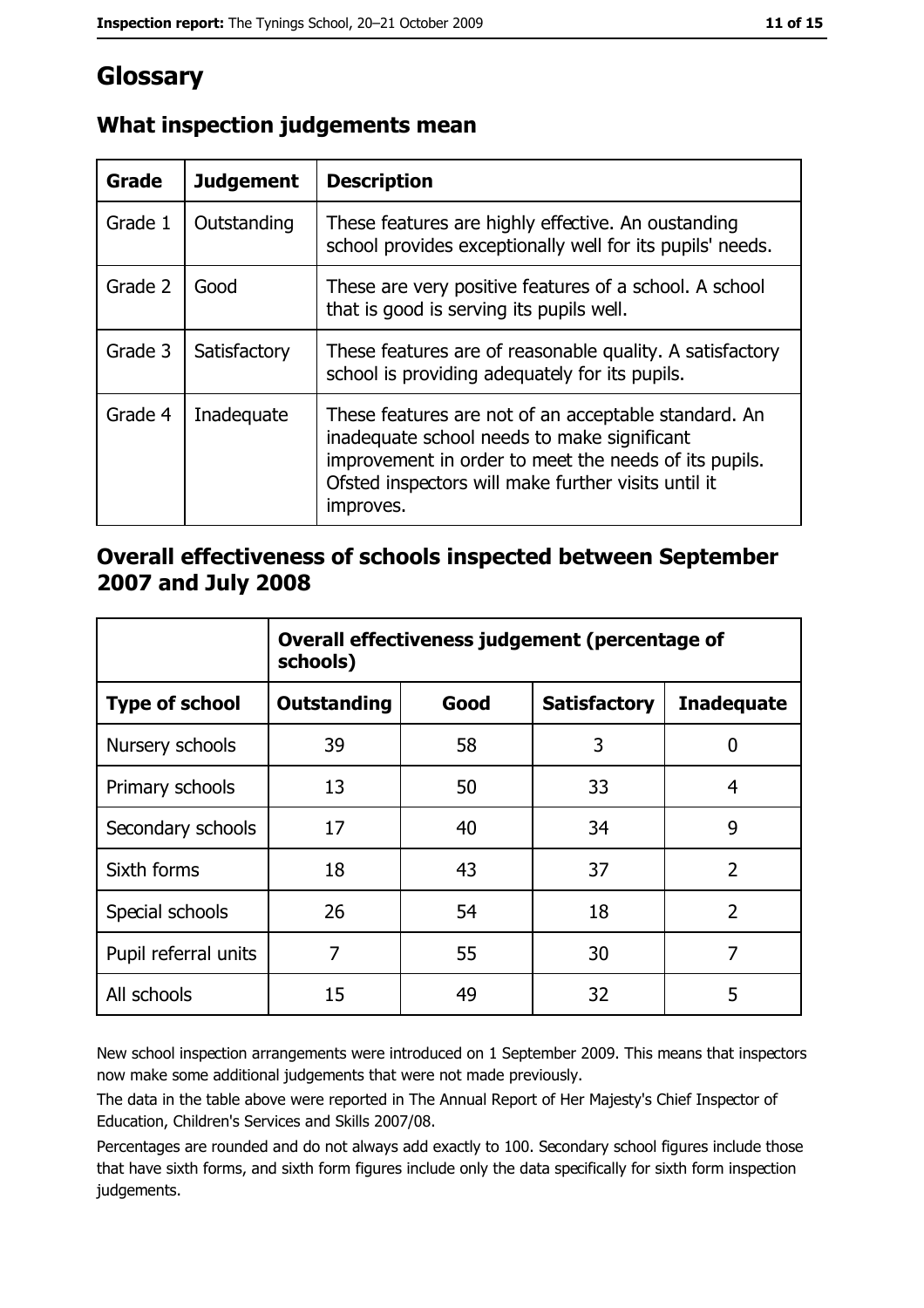# **Common terminology used by inspectors**

| Achievement:                  | the progress and success of a pupil in<br>their learning, development or training.                                                                                                                                                                                                                           |
|-------------------------------|--------------------------------------------------------------------------------------------------------------------------------------------------------------------------------------------------------------------------------------------------------------------------------------------------------------|
| Attainment:                   | the standard of the pupils' work shown by<br>test and examination results and in<br>lessons.                                                                                                                                                                                                                 |
| Capacity to improve:          | the proven ability of the school to<br>continue improving. Inspectors base this<br>judgement on what the school has<br>accomplished so far and on the quality of<br>its systems to maintain improvement.                                                                                                     |
| Leadership and management:    | the contribution of all the staff with<br>responsibilities, not just the headteacher,<br>to identifying priorities, directing and<br>motivating staff and running the school.                                                                                                                                |
| Learning:                     | how well pupils acquire knowledge,<br>develop their understanding, learn and<br>practise skills and are developing their<br>competence as learners.                                                                                                                                                          |
| <b>Overall effectiveness:</b> | inspectors form a judgement on a school's<br>overall effectiveness based on the findings<br>from their inspection of the school. The<br>following judgements, in particular,<br>influence what the overall effectiveness<br>judgement will be.                                                               |
|                               | The school's capacity for sustained<br>improvement.<br>Outcomes for individuals and groups<br>of pupils.<br>The quality of teaching.<br>The extent to which the curriculum<br>meets pupil's needs, including where<br>relevant, through partnerships.<br>The effectiveness of care, guidance<br>and support. |
| Progress:                     | the rate at which pupils are learning in<br>lessons and over longer periods of time. It<br>is often measured by comparing the<br>pupils' attainment at the end of a key<br>stage with their attainment when they<br>started.                                                                                 |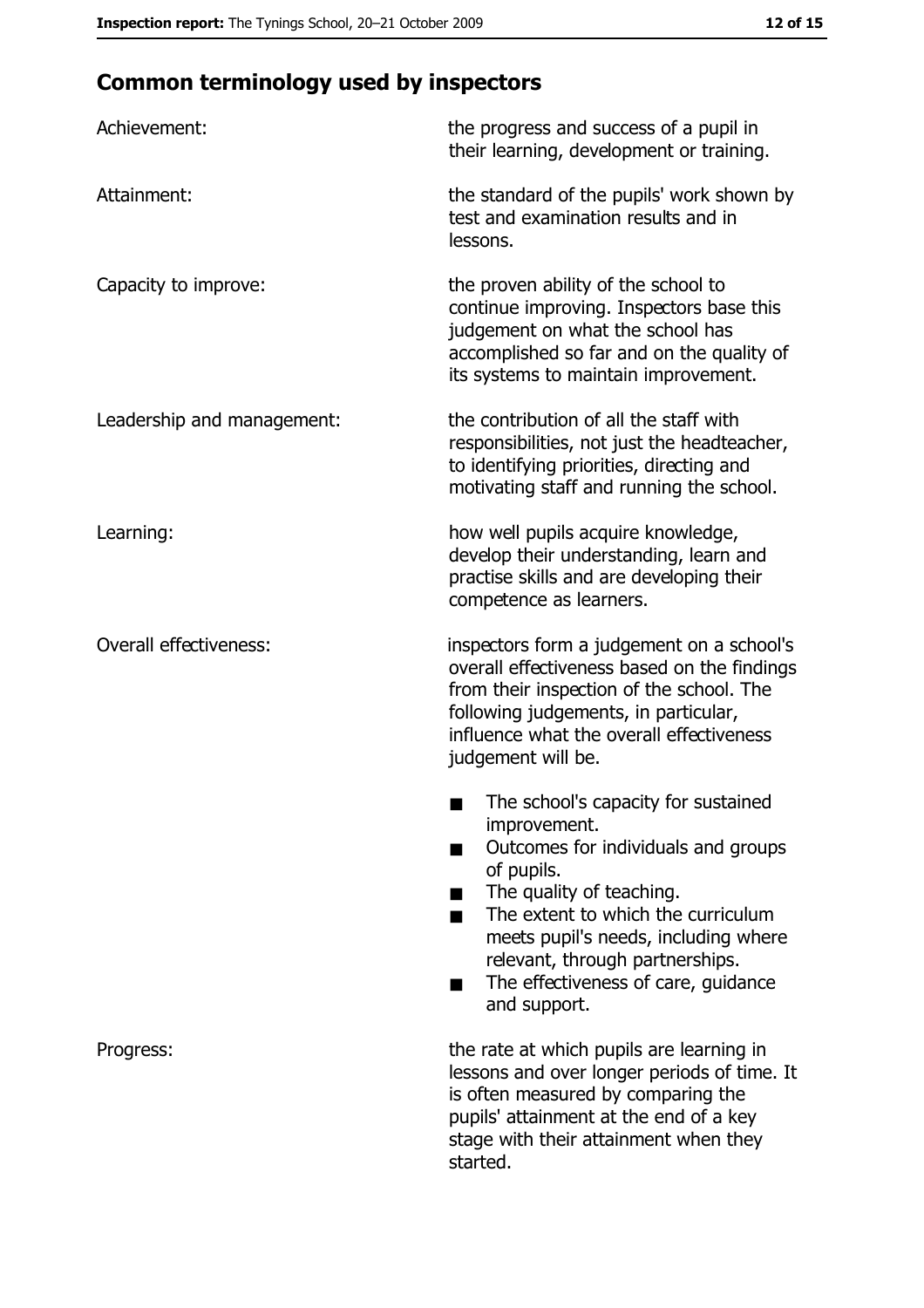This letter is provided for the school, parents and carers to share with their children. It describes Ofsted's main findings from the inspection of their school.



#### 22 October 2009

**Dear Pupils** 

Inspection of The Tynings School, Staple Hill, Bristol, BS16 4SG

Thank you so much for welcoming us so warmly to your school recently. We really enjoyed our time with you and hearing how proud you are of your school and how much you enjoy it. We thought that you behave exceptionally well. You do a great deal to help the school run smoothly and have also worked very hard to make improvements in your local community. You care for each other extremely well and this is largely because all the adults in school look after you exceptionally well. You think deeply about your place in the world and how you can care for it. For instance, we were very impressed with your work on environmental issues and you told us how proud you are that your school is eco-friendly.

You are making good progress and reach standards that are much higher than those found in most primary schools by the time you leave. This is because you are being taught well. We were impressed with how hard you work and how keen you are in lessons. You told us that you enjoy your lessons and we are not surprised as your teachers have planned many interesting things for you to learn. Your headteacher, teachers and governors have good plans to make your school even better.

There are two things that we have asked your school to improve.

- A number of you, on your questionnaires, told us that you do not really know how well you are doing. We agree and think that your teachers could do more to tell you what you have already learnt and what you need to learn next. We also think that this would help you to be able to check how well you are doing and share this with your parents.
- Your writing is not as good as your reading and we think you need to read more  $\blacksquare$ widely and use experiences that you have had to help you to write in a more interesting and lively style.

Thank you once again and I am sure that you will help by continuing to work hard. Best wishes

Yours faithfully

John D Eadie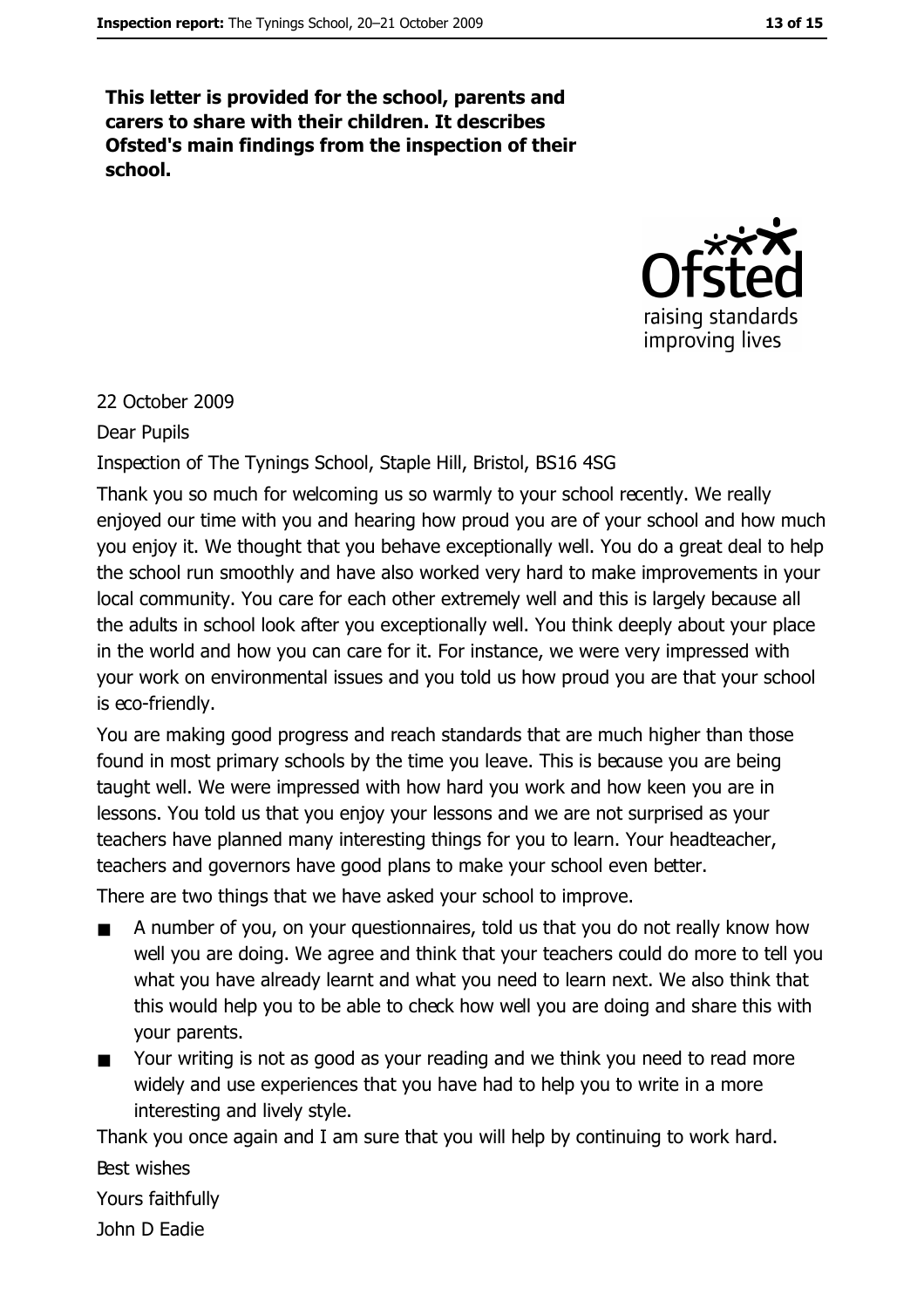Lead inspector